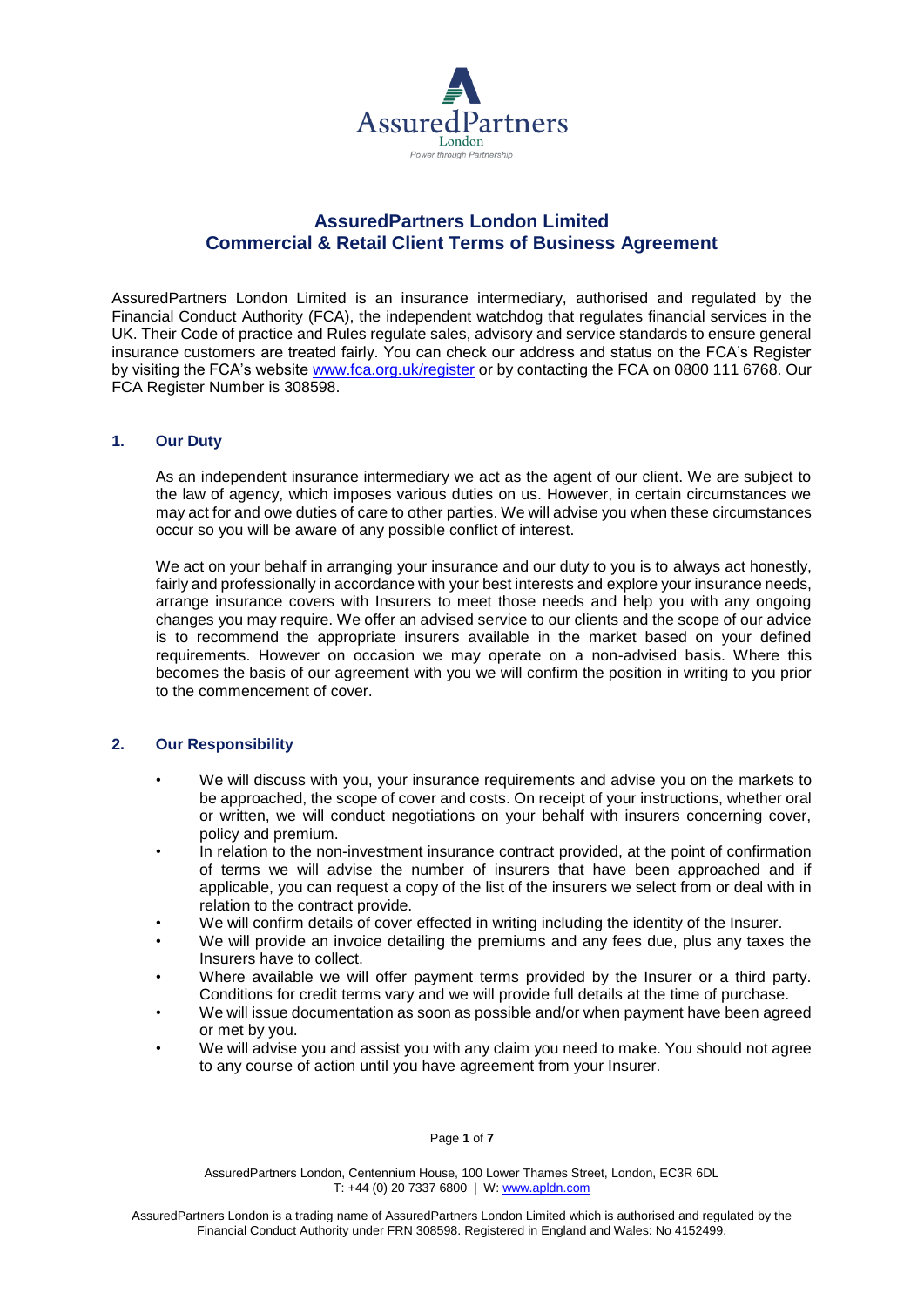

• All information supplied by you is considered to be confidential and is only disclosed in the normal course of negotiation and maintenance of your insurance transactions. Under the Data Protection Act you have the right to see personal information we hold about you in our records. Further information relating to Data Protection is contained in item 4 herein and within our Privacy Policy [\(www.apldn.com/images/pdf/2018/apl-privacy-policy-](http://www.apldn.com/images/pdf/2018/apl-privacy-policy-2018.pdf)[2018.pdf\)](http://www.apldn.com/images/pdf/2018/apl-privacy-policy-2018.pdf).

## **3. Your Responsibility**

- It is your responsibility to provide complete and accurate information to AssuredPartners London Limited to enable us to advise you appropriately and inform the Insurers of your requirements.
- Material information needs to be furnished to us prior to the inception of the Policy, throughout the life of the policy, and when you renew your insurance. It is important that you ensure that all statements you make on proposal forms, claims forms and other documents are full and accurate.
- If you fail to disclose any material information to your Insurers, this could invalidate your insurance cover and mean that part or all of a claim may not be paid.
- You should carefully examine your policy and other insurance documentation to ensure that cover arranged on your behalf meets with your requirements. Should it not do so you should advise us immediately.
- You will pay all sums due to us by the dates specified in the invoices or insurance documentation requesting such payment.
- You should notify us as soon as possible, or in accordance with the terms contained in your insurance policy, of any occurrence which gives rise to or may give rise to a claim under your insurance policy.
- All activities undertaken by us are provided for your exclusive use and all data, recommendations, proposals, reports and other information provided by us in connection with our services are for your sole use only. You agree not to permit access by any third party to this information without our express written permission. Further information relating to Data Protection is contained in item 4 herein and within our Privacy Policy [\(www.apldn.com/images/pdf/2018/apl-privacy-policy-2018.pdf\)](http://www.apldn.com/images/pdf/2018/apl-privacy-policy-2018.pdf).

### **4. Data Protection**

- We acknowledge and agree that where we process Personal Data under or in connection with this Agreement we determine the purposes and means of such processing as a Controller.
- In respect of the Personal Data we process under or in connection with this Agreement, we:
	- a) shall comply at all times with our obligations under the Data Protection Law;
	- b) shall notify you without undue delay after becoming aware of a Personal Data Breach that is likely to result in a high risk to your rights and freedoms; and
	- c) shall assist and co-operate fully with you to enable you to comply with your obligations under Data Protection Law, including but not limited to in respect of keeping Personal Data secure, dealing with Personal Data Breaches, complying with the rights of Data Subjects and carrying out data protection impact assessments.

Page **2** of **7**

AssuredPartners London, Centennium House, 100 Lower Thames Street, London, EC3R 6DL T: +44 (0) 20 7337 6800 | W: [www.apldn.com](http://www.apldn.com/)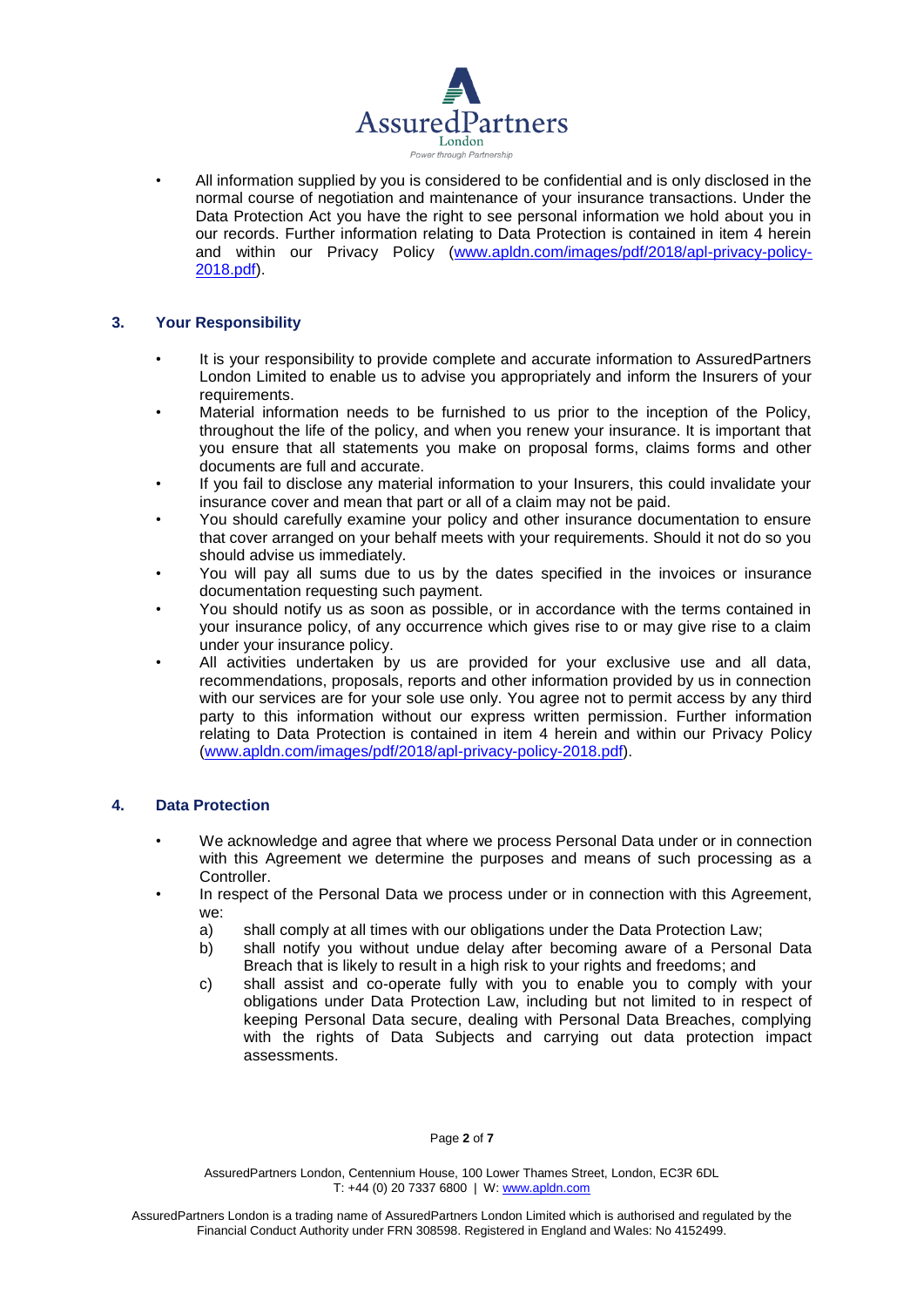

- We shall ensure that we are able to process the Personal Data we process under or in connection with this Agreement for the purposes contemplated by this Agreement lawfully, fairly and in a transparent manner and in compliance with the Data Protection Law. This shall include but not be limited to entering into such other written agreements as may be required from time to time to enable us to comply with the Data Protection Law.
- For the purposes of this clause:
	- a) "Controller" means the person which, alone or jointly with others, determines the purposes and means of the processing of Personal Data;
	- b) "Data Protection Law" means all applicable statutes and regulations in any jurisdiction pertaining to the processing of Personal Data, including but not limited to the privacy and security of Personal Data;
	- c) "Data Subject" means the identified or identifiable natural living person to whom the Personal Data relates;
	- d) "Personal Data" means any information relating to the Data Subject;
	- e) "Personal Data Breach" means a breach of security leading to the accidental or unlawful destruction, loss, alteration, unauthorised disclosure of, or access to, Personal Data transmitted, stored or otherwise processed;

### **5. Remuneration**

We are remunerated by insurers for our service by receiving a percentage of the insurance premium by way of brokerage. Upon receipt of your advices to proceed you will be liable for our full brokerage deemed earned for the risk which we can disclose. Alternatively an agreed fee may be charged, or in some circumstances a combination of a fee and brokerage. In the event that we charge you a fee we will inform you of this in advance.

### **6. Client Money**

The FCA rules are designed to protect you in the event that an insurance intermediary fails or is unable to transfer:

- any premium money it has received from you to the insurer; or
- any claims or return premium monies that it has received from the insurer to you.

We are governed by strict rules pertaining to Client Money, set down by the FCA. Where we hold monies in a client bank account we may earn interest on monies held, which will be retained by us.

We act as agents for the Insurer for the collection of premiums and payment of claims and refunds of premiums. This means that premiums are treated as being received by the Insurer when received in our bank account and that any claims money or premium refund is treated as received by you when it is actually paid over to you. There are occasions where such transactions are restricted (for example, to receiving premiums only) and we will tell you if this is the case.

When we receive premium payments from you or claim payments or premium refunds from your insurer we hold these either on your behalf or on behalf of your insurer(s) as determined by the Terms of Business Agreement we have in place with each insurer.

#### Page **3** of **7**

AssuredPartners London, Centennium House, 100 Lower Thames Street, London, EC3R 6DL T: +44 (0) 20 7337 6800 | W: [www.apldn.com](http://www.apldn.com/)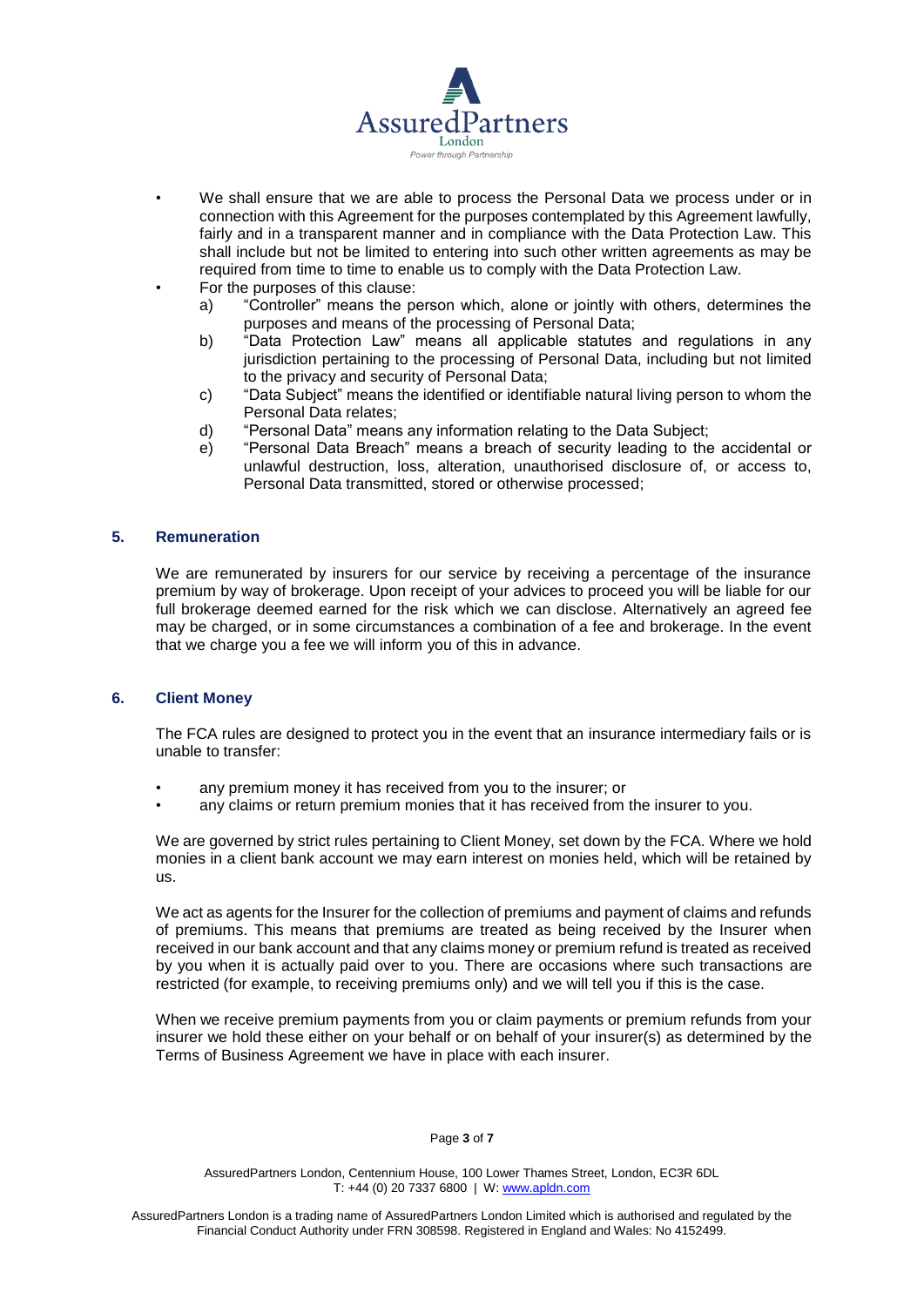

Money held on your behalf is Client Money and is held in a Non-Statutory Trust bank account in accordance with the FCA Client Money rules. A copy of these rules is available at the FCA websit[e www.fca.org.uk.](http://www.fca.org.uk/) The money on trust gives rise to fiduciary duties, which remain until your money reaches the insurer or another firm which has permission to hold moneys at the insurer's risk.

We will hold client money in an Approved Bank (as defined by the FCA), located in either the United Kingdom or in the United States of America. The legal and regulatory regime applying to the [Approved Bank](https://www.handbook.fca.org.uk/handbook/glossary/G56.html) in the United States of America may treat the client money differently to if it were held in a bank in the United Kingdom in the event of a failure of that bank. The [client](https://www.handbook.fca.org.uk/handbook/glossary/G156.html) should notify the [firm](https://www.handbook.fca.org.uk/handbook/glossary/G430.html) in the event they do not wish their [money](https://www.handbook.fca.org.uk/handbook/glossary/G725.html) to be held in a particular jurisdiction. If we receive notification from the client that they do not wish to hold their client money in a particular jurisdiction, we will either hold the client money in a client bank account in a jurisdiction which the client has not objected to or return the client money to the client.

We may not use it to pay ourselves commission before we receive the premium from our client. For the purpose of some transactions, client money may pass through other authorised intermediaries before being paid to the insurer. The legal and regulatory regime applying to a broker or intermediary outside the UK may be different from that of the UK and in the event of a business failure of that broker or intermediary, this money may be treated in a different manner from that which would apply if the money were held by a broker in the UK.

Any interest earned on your money held by us will be retained by us for our own use. Your money will be deposited in client accounts with banks meeting the FCA criteria for approved banks.

### **7. If a resident in a country other than the UK**

The law or regulations in your country of residence may take precedence over any relevant UK legislation. Therefore references in this document to the FCA or Financial Ombudsman Services or Financial Services Compensation Scheme and any rights or benefits there under may not apply. If you wish to clarify your position in this respect then we will discuss this on request.

### **8. Evidence of cover and policy documentation**

Once premium has been paid we will promptly send you evidence of cover in the form of a copy of the Market Reform Contract document or a cover note (broker insurance document), and/or a certificate and/or an insurance policy. You should examine any insurance documents very carefully to ensure they meet with your requirements. If the documents do not meet with your requirements, if you feel they are incorrect or if you are dissatisfied with the insurance security, please advise us immediately. Otherwise we will assume that the documentation is in order. You must keep all your insurance documents safe.

### **9. Cancellation of Insurances**

Any request for the cancellation of a policy should be made in writing and any relevant certificate of insurance must be returned to us or the insurer concerned. The terms of your policy may allow insurers to retain the premium in full or charge short-period premiums before the policy expires. If no premium has been paid then a time on risk premium inclusive of Insurance Premium Tax (IPT) including any relevant administration costs may be charged.

Page **4** of **7**

AssuredPartners London, Centennium House, 100 Lower Thames Street, London, EC3R 6DL T: +44 (0) 20 7337 6800 | W: [www.apldn.com](http://www.apldn.com/)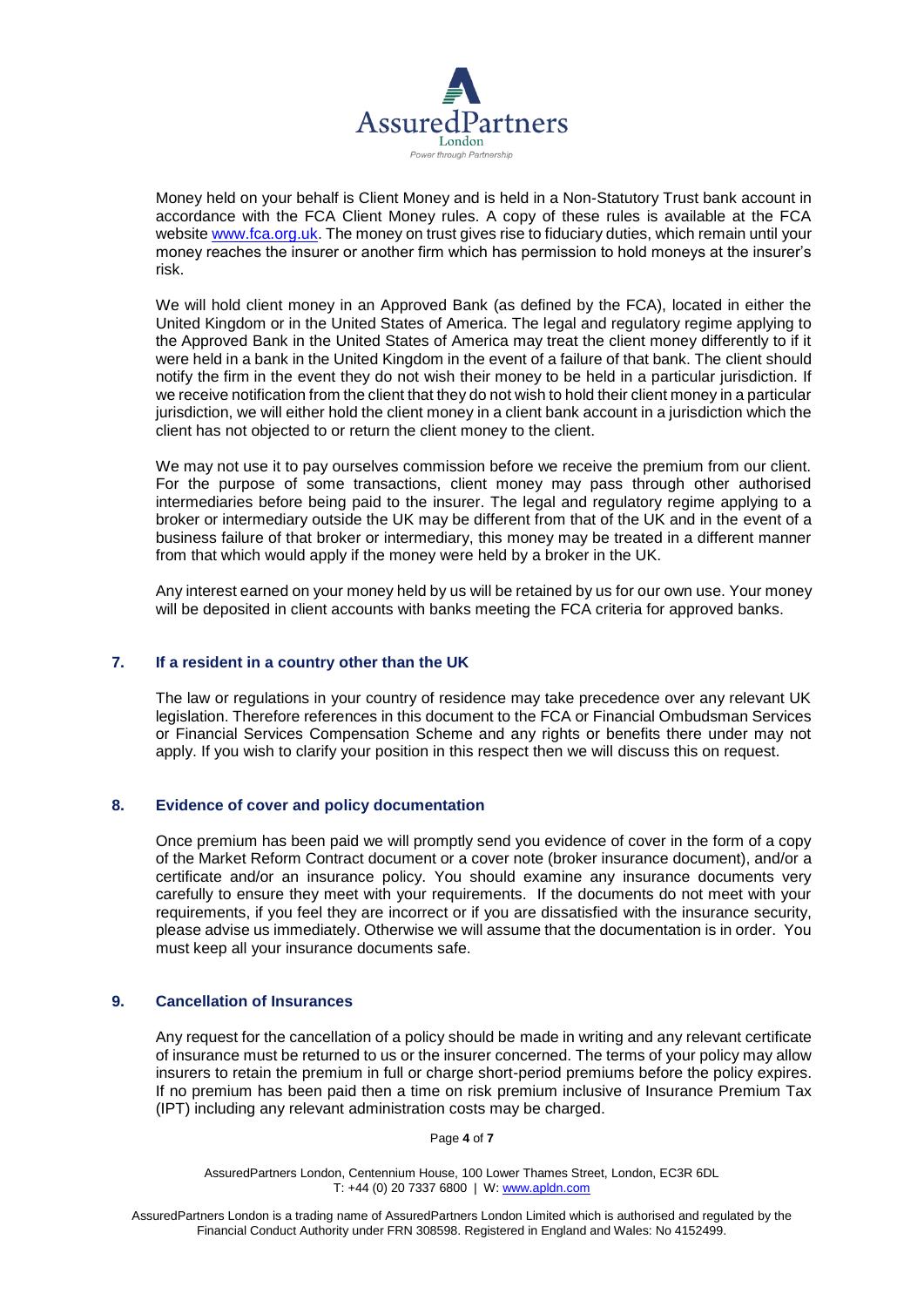

### **10. Notification of changes and alterations**

Until you receive written confirmation from us (by letter, by email or by fax), you should not assume that we have received or acted upon your instructions to arrange or change cover. We will in all cases endeavour to respond without undue delay.

#### **11. Premium**

Failure to pay your premium can result in the automatic termination of your insurance contract from policy inception.

#### **12. Claims handling arrangements**

You should take note of the required procedures in the event of a claim, which will be explained in the policy documentation. Generally, insurers require immediate notification of a claim or a circumstance which might lead to a claim. We will employ due care and skill if we act on your behalf in respect of a claim.

We will have the right to terminate automatically, or charge as an ongoing fee, any service which we have previously provided to you in the conduct or management of a claim, when our appointment as your insurance broker is terminated by either party.

#### **13. Conflicts of interest**

Occasions can arise where we or one of our associated companies, clients or product providers may have a potential conflict of interest with business being transacted for you. If this happens, and we become aware that a potential conflict exists, we will write to you and obtain your consent before we carry out your instructions and we will detail the steps we will take to ensure fair treatment.

#### **14. Financial Crime**

- Each Party shall pay due regard to, and co-operate in respect of the observance of, any applicable financial crime and international economic, financial or trade sanctions laws and regulations which bind the relevant customer, the Broker or the Insurer.
- Neither Party shall take any action which facilitates the evasion of taxes anywhere in the world or which is contrary to any related financial crime laws and regulations (including without prejudice to the generality of the foregoing the Criminal Finances Act 2017).
- Neither Party shall be involved in the offering, promising or giving of any financial or other advantage to any person in breach of any laws and regulations against bribery (including without prejudice to the generality of the foregoing the Bribery Act 2010).
- The Parties shall insofar as required to do so, and whether or not either Party is an associated person of the other for the purposes of the Bribery Act 2010, the Criminal Finances Act 2017 or any other relevant laws and regulations, maintain on an ongoing basis appropriate systems, procedures and controls designed to prevent any breach of conditions of this Endorsement.
- "Parties" means both us as your broker and you as our client.

#### Page **5** of **7**

AssuredPartners London, Centennium House, 100 Lower Thames Street, London, EC3R 6DL T: +44 (0) 20 7337 6800 | W: [www.apldn.com](http://www.apldn.com/)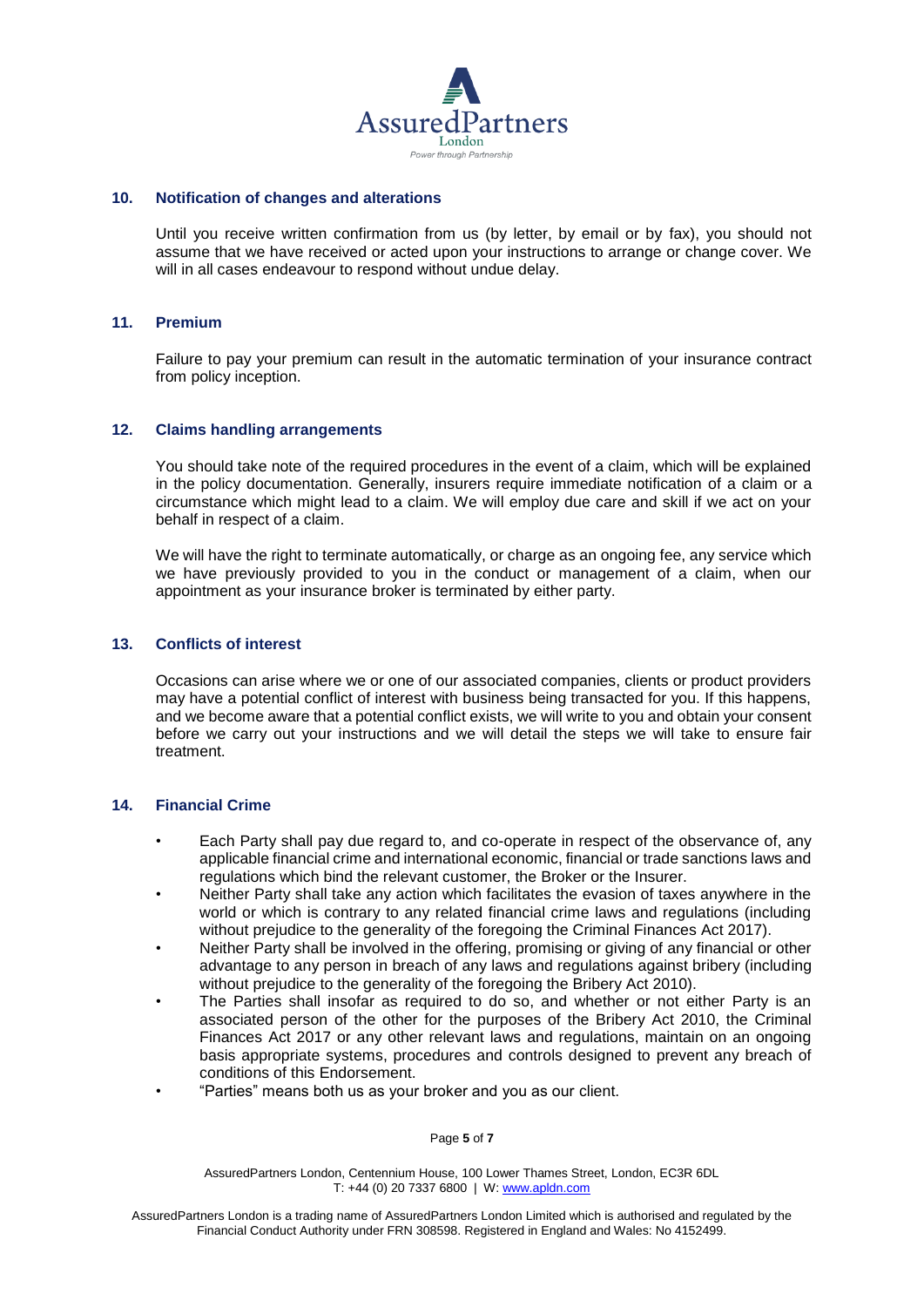

### **15. Complaints**

In the event that our service does not meet your expectations we ask you to contact us in writing or by telephone. We will acknowledge your complaint promptly, explain how we will handle it and keep you informed of the progress of your complaint. Full details of our Complaints Procedure are available on request. Please address your complaint in writing to:

AssuredPartners London Limited Centennium House 100 Lower Thames Street London, EC3R 6DL

Or by phone on +44 (0) 20 7337 6800.

If you cannot settle your complaint with us, you may be entitled to refer it to the Financial Ombudsman Service, their address is:

Financial Ombudsman Service Exchange Tower Harbour Exchange Square London, E14 9SR

We are covered by the Financial Services Compensation Scheme. You may be entitled to compensation from the Scheme if we cannot meet our obligations. This depends on the type of business and the circumstances of the claim.

Further information about compensation scheme arrangements is available from the FSCS. If you have any queries regarding the arrangements above please inform us immediately.

### **16. Important Information**

### **16.1. Consumers, where the main purpose of the contract is for private use, your duty to give information**

When applying for or amending your insurance policy, we and / or your insurer will ask a number of questions to assess the risk prior to agreeing cover. It is your duty to ensure that you answer all questions raised by insurers or us honestly and reasonably. These questions are designed to enable us or the insurer to obtain a comprehensive picture of the nature of the risk to be insured, and only by asking such questions and receiving answers which are given honestly and with reasonable care, can we or the insurer be in a position to offer terms which are designed to meet your demands and needs.

The reason why this is vital and extremely important is that if you fail to tell us or the insurer something when asked, or, if you answer carelessly or act deliberately or recklessly in making misrepresentations when answering questions, your policy may leave you with no insurance protection; insurers may not pay a part or all of your claim and may cancel your policy. You may find it difficult to re-arrange cover because you did not tell an insurer everything when asked, and you will have to disclose this fact when you reapply for insurance.

Failure to answer questions honestly and reasonably, when asked, may leave you with no cover and a claim not paid.

#### Page **6** of **7**

AssuredPartners London, Centennium House, 100 Lower Thames Street, London, EC3R 6DL T: +44 (0) 20 7337 6800 | W: [www.apldn.com](http://www.apldn.com/)